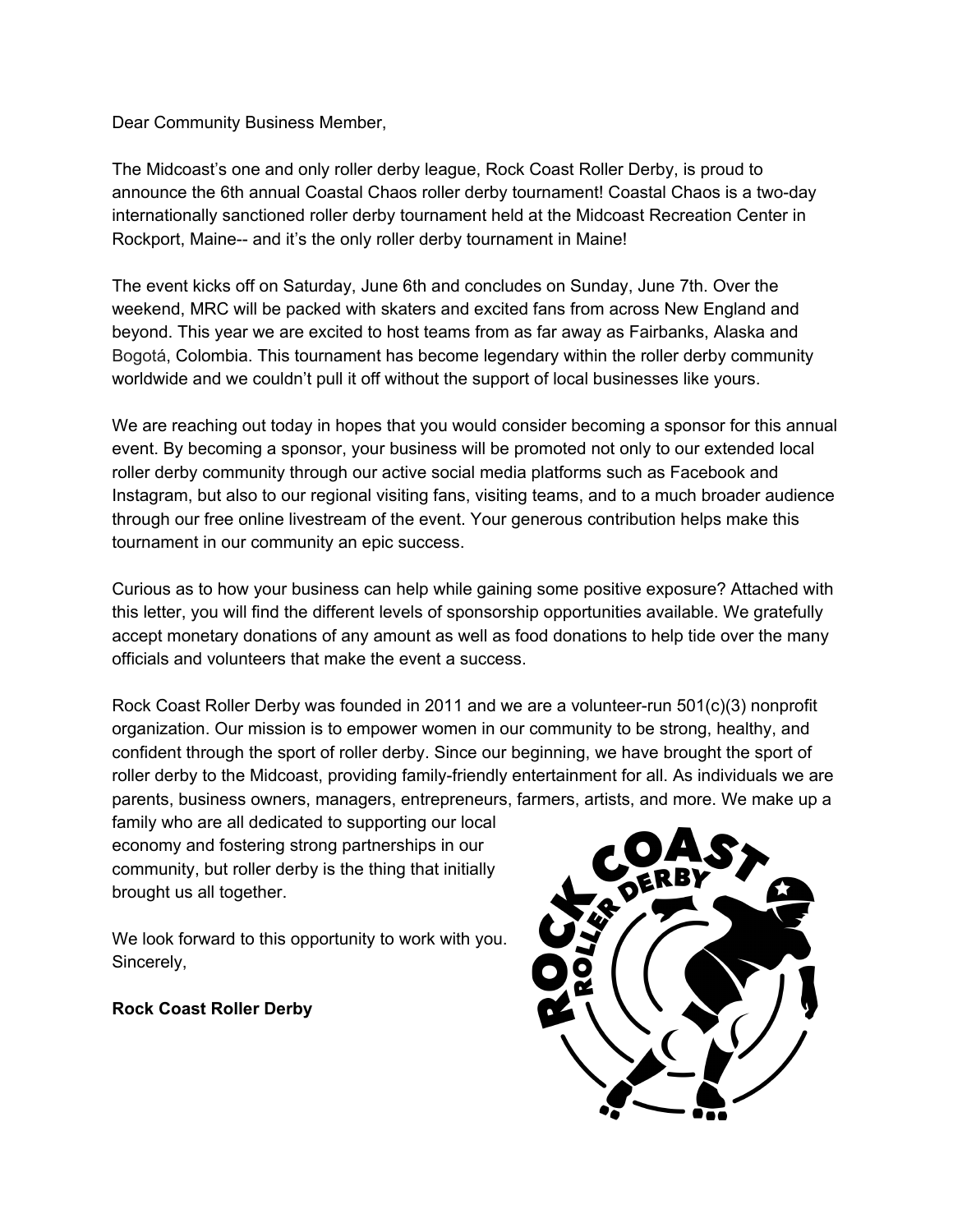# *Ways to Support Rock Coast Roller Derby's Coastal Chaos Tournament...*

Donated Food Items - One thing that makes our event so beloved in the roller derby world is the food we provide to the *many officials, safety personnel & volunteers who help make this event happen.*

§ Business name listed in digital tournament program

§ Shout-outs by announcers all weekend

### *Monetary Sponsorship*

#### **\$100 Skater Level**

- § One tournament pass
- § Business logo listed in digital tournament program
- § Shout-outs by announcers all weekend

#### **\$250 Captain Level**

- § Three tournament passes
- § Business logo featured in digital tournament program
- § Shout-outs by announcers all weekend

#### **\$350 Coach Level**

§ Business banner hung in a prominent location within the venue for the duration of the tournament

- (banner provided by sponsor)
- § Four tournament passes
- § Business logo featured in digital tournament program
- § Shout-outs by announcers all weekend

### **\$500 Referee Level**

§ Business banner hung under scoreboard for the duration of the tournament (banner provided by sponsor)

- § Four VIP tournament passes
- § A monthly shout-out on our social media platforms as advertising for a full year
- § Business logo featured in digital tournament program
- § Specific shout-outs pertaining to your scoreboard banner by announcers
- § Exclusive promotion at our regular season games